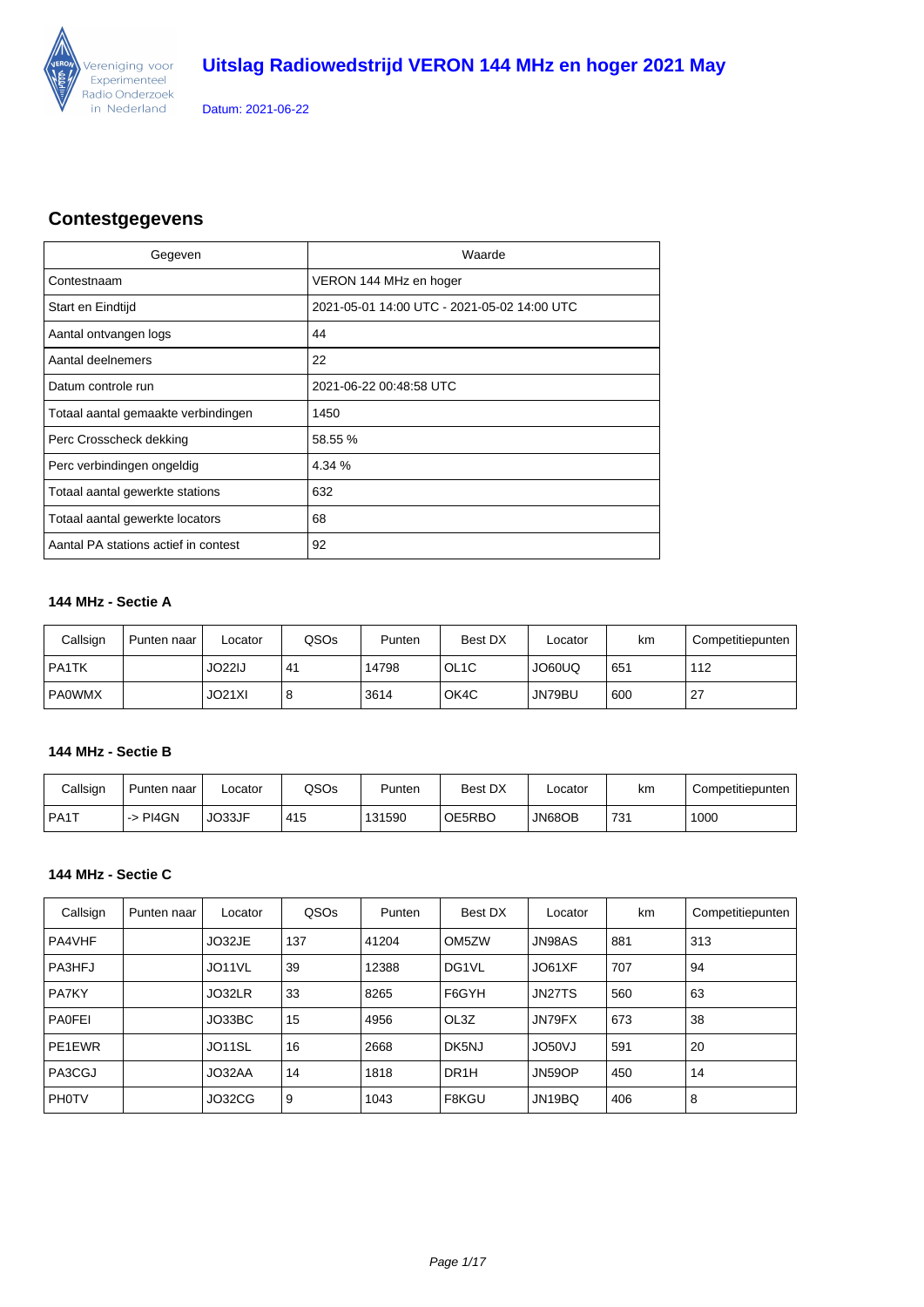

| PA3<br>___ | 22.5<br>к<br>- - | 56 | DA <sub>1</sub> | JO33JF<br>. | $\sim$<br>' 56<br>- - |  |
|------------|------------------|----|-----------------|-------------|-----------------------|--|

#### **144 MHz - Sectie N**

| Callsign         | Punten naar | Locator             | QSOs | Punten | Best DX           | Locator             | km  | Competitiepunten |
|------------------|-------------|---------------------|------|--------|-------------------|---------------------|-----|------------------|
| PD1RP            |             | JO <sub>22</sub> LI | 10   | 2418   | OL <sub>1</sub> C | JO60UQ              | 633 | 18               |
| PD <sub>4R</sub> |             | JO32CD              | 8    | 1907   | OK7O              | UO <sub>69</sub> OU | 552 | 14               |

#### **432 MHz - Sectie A**

| Callsign      | Punten naar | Locator       | QSO <sub>s</sub> | Punten | Best DX          | Locator | km  | Competitiepunten |
|---------------|-------------|---------------|------------------|--------|------------------|---------|-----|------------------|
| <b>PA0WMX</b> |             | JO21XI        | 28               | 10842  | M <sub>1</sub> B | IO82LB  | 625 | 380              |
| PA1TK         |             | JO22IJ        | 37               | 10404  | OL3Z             | JN79FX  | 731 | 364              |
| PE1ITR        |             | <b>JO21QK</b> | 28               | 6371   | OL3Z             | JN79FX  | 660 | 223              |

### **432 MHz - Sectie B**

| Callsign | Punten naar | _ocator | QSOs | Punten | Best DX          | Locator | km  | Competitiepunten |
|----------|-------------|---------|------|--------|------------------|---------|-----|------------------|
| l PI4GN  |             | JO33II  | 84   | 28554  | M <sub>1</sub> B | IO82LB  | 672 | 1000             |
| PI4Z     |             | JO11WM  | .57  | 16887  | OL3Z             | JN79FX  | 764 | 591              |

### **432 MHz - Sectie C**

| Callsign      | Punten naar | Locator | QSO <sub>s</sub> | Punten | Best DX           | Locator       | km  | Competitiepunten |
|---------------|-------------|---------|------------------|--------|-------------------|---------------|-----|------------------|
| <b>PA4VHF</b> |             | JO32JE  | 85               | 23692  | M <sub>1</sub> B  | IO82LB        | 671 | 830              |
| PE1EWR        |             | JO11SL  | 43               | 10875  | OK <sub>2</sub> A | <b>LL09OL</b> | 659 | 381              |
| PE1RLF        |             | JO32CG  | 23               | 6491   | OL3Z              | JN79FX        | 630 | 227              |
| <b>PA3HFJ</b> |             | JO11VL  | 9                | 1389   | M1B               | IO82LB        | 475 | 49               |
| <b>PHOTV</b>  |             | JO32CG  | 5                | 338    | OR <sub>6</sub> T | JO20KV        | 179 | 12               |
| <b>PAOFEI</b> |             | JO33BC  | $\overline{2}$   | 185    | <b>DF0MU</b>      | JO32PC        | 137 | 6                |

### **432 MHz - Sectie N**

| Callsign         | Punten<br>naar | _ocator | QSOs | Punten | <b>Best DX</b> | ∟ocator | km  | Competitiepunten |
|------------------|----------------|---------|------|--------|----------------|---------|-----|------------------|
| PD <sub>4R</sub> |                | JO32CD  | 18   | 4635   | OL3Z           | JN79FX  | 625 | 162              |

### **1.3 GHz - Sectie B**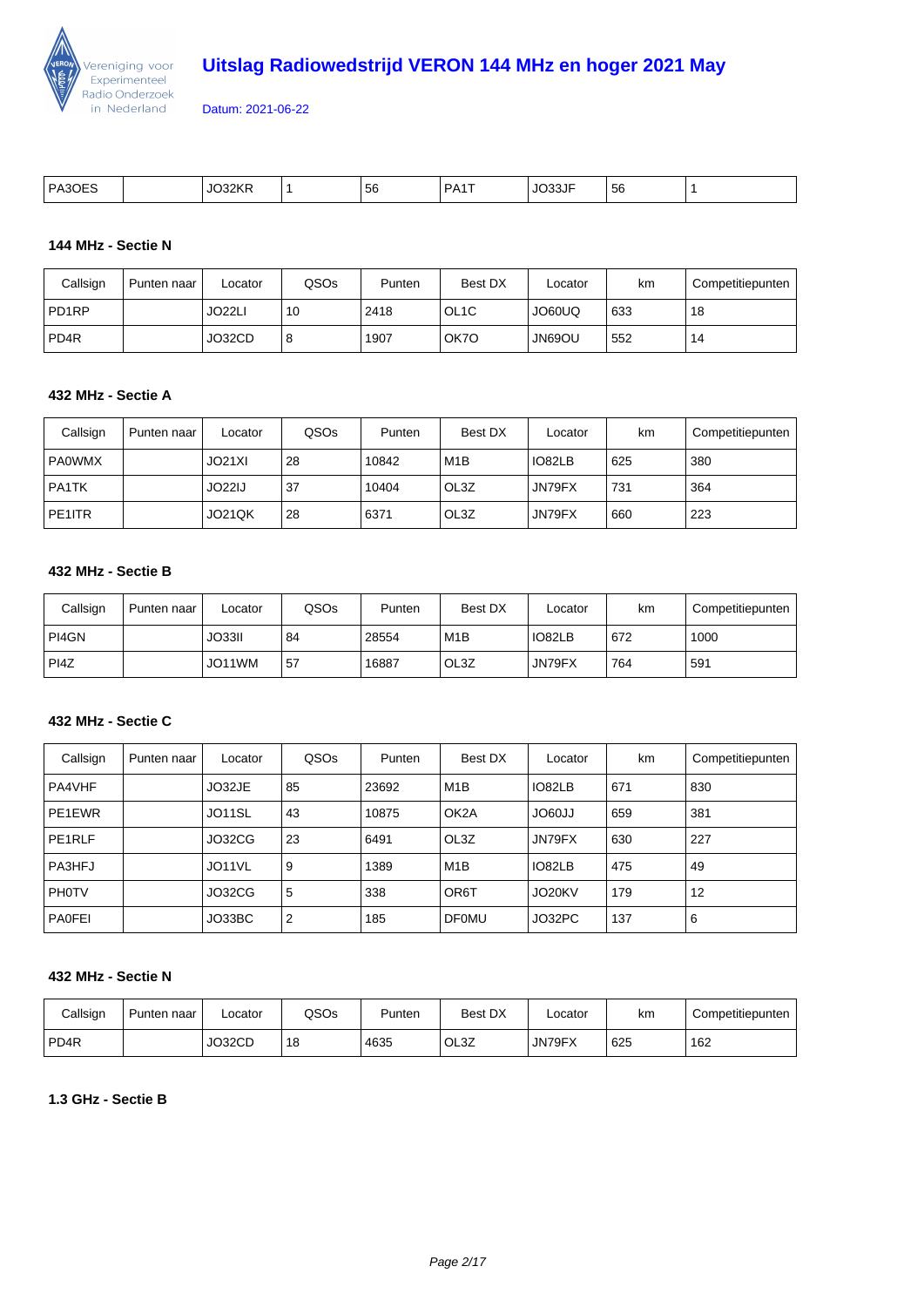

| Callsign      | Punten naar | Locator       | QSOs | Punten | Best DX | ∟ocator | km  | Competitiepunten |
|---------------|-------------|---------------|------|--------|---------|---------|-----|------------------|
| <b>I PAOT</b> | -> PI4GN    | <b>JO33JC</b> | 42   | 13944  | OK2M    | JN69UN  | 621 | 1000             |

### **1.3 GHz - Sectie D**

| Callsign      | Punten naar | Locator | QSOs | Punten | Best DX      | Locator | km  | Competitiepunten |
|---------------|-------------|---------|------|--------|--------------|---------|-----|------------------|
| PA0S          |             | JO21FW  | 24   | 7284   | DJ8MS        | JO54VC  | 546 | 522              |
| <b>PAOJCA</b> |             | JO22JG  | 23   | 5129   | G3TCT        | IO81QC  | 528 | 368              |
| <b>PA0WMX</b> |             | JO21XI  | 16   | 4527   | OE5VRL       | JN78DK  | 679 | 325              |
| PE1EWR        |             | JO11SL  | 16   | 3587   | G3TCT        | IO81QC  | 431 | 257              |
| <b>PAOJUS</b> |             | JO33NB  | 11   | 2441   | SM7ECM       | JO65PU  | 505 | 175              |
| <b>PHOTV</b>  |             | JO32CG  | 3    | 86     | <b>DF0MU</b> | JO32PC  | 77  | 6                |

#### **2.3 GHz - Sectie B**

| Callsign      | Punten naar | _ocator | QSOs | Punten | Best DX | ∟ocator | km  | Competitiepunten |
|---------------|-------------|---------|------|--------|---------|---------|-----|------------------|
| <b>PAOJCA</b> | l -> PI4GN  | JO22JG  | 13   | 2614   | G4LDR   | IO91EC  | 461 | 1000             |

### **2.3 GHz - Sectie D**

| Callsign      | Punten naar | Locator | QSOs | Punten | Best DX | Locator | km  | Competitiepunten |
|---------------|-------------|---------|------|--------|---------|---------|-----|------------------|
| PA0S          |             | JO21FW  |      | 1936   | DH1NAX  | JO50TI  | 530 | 741              |
| <b>PAOJUS</b> |             | JO33NB  | 5    | 1223   | ON4CDU  | JO20GS  | 311 | 468              |
| PE1EWR        |             | JO11SL  | 5    | 496    | G3XDY   | JO02OB  | 174 | 190              |

### **3.4 GHz - Sectie B**

| Callsign | Punten naar | .ocator | QSOs | Punten | Best DX       | Locator | km  | Competitiepunten |
|----------|-------------|---------|------|--------|---------------|---------|-----|------------------|
| l PA0JCA | PI4GN<br>-> | JO22JG  |      | 181    | <b>PAOJUS</b> | JO33NB  | 181 | 500              |

#### **3.4 GHz - Sectie D**

| Callsign | I Punten naar | _ocator | QSOs | Punten | Best DX       | ∟ocator | km  | Competitiepunten |
|----------|---------------|---------|------|--------|---------------|---------|-----|------------------|
| PA0JUS   |               | JO33NB  |      | 181    | <b>PAOJCA</b> | JO22JG  | 181 | 500              |

### **10 GHz - Sectie B**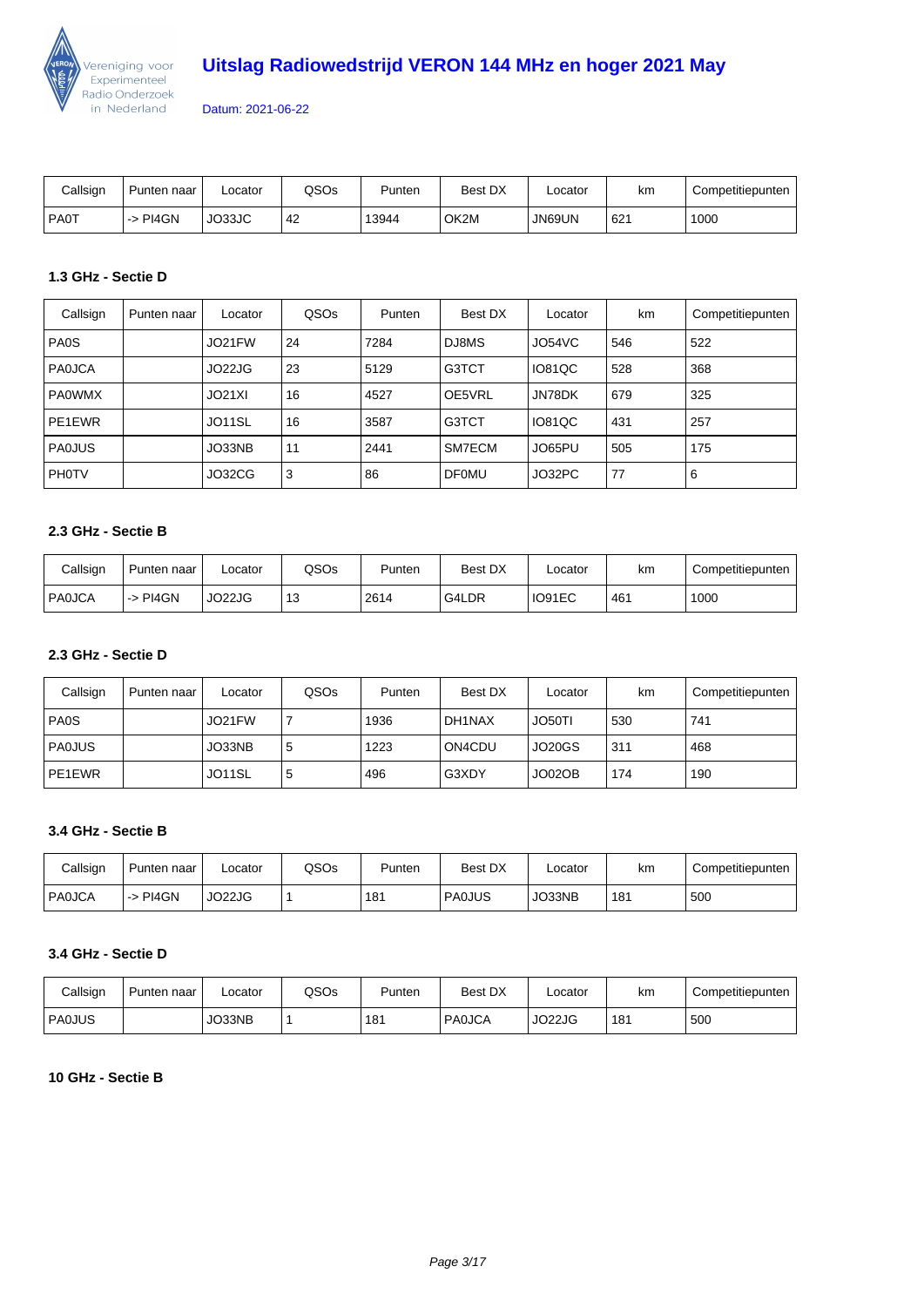

| Callsign      | Punten naar | _ocator | QSOs       | Punten | <b>Best DX</b> | ∟ocator | km  | Competitiepunten |
|---------------|-------------|---------|------------|--------|----------------|---------|-----|------------------|
| <b>PAOJCA</b> | i -> PI4GN  | JO22JG  | $-1o$<br>▵ | 2195   | G4LDR          | IO91EC  | 461 | 1000             |

### **10 GHz - Sectie D**

| Callsign      | Punten naar | Locator | QSO <sub>s</sub> | Punten | Best DX       | Locator | km  | Competitiepunten |
|---------------|-------------|---------|------------------|--------|---------------|---------|-----|------------------|
| PA4ZP         |             | JO21RK  | 13               | 2105   | <b>DL3IAE</b> | JN49DG  | 314 | 959              |
| <b>PAOT</b>   |             | JO33JC  | 10               | 1975   | <b>DL3IAE</b> | JN49DG  | 439 | 900              |
| PA0S          |             | JO21FW  |                  | 1270   | G4ODA         | IO92WS  | 325 | 579              |
| <b>PAOWMX</b> |             | JO21XI  |                  | 761    | <b>PA0T</b>   | JO33JC  | 203 | 347              |
| PAOJUS        |             | JO33NB  | $\overline{2}$   | 243    | PA0S          | JO21FW  | 220 | 111              |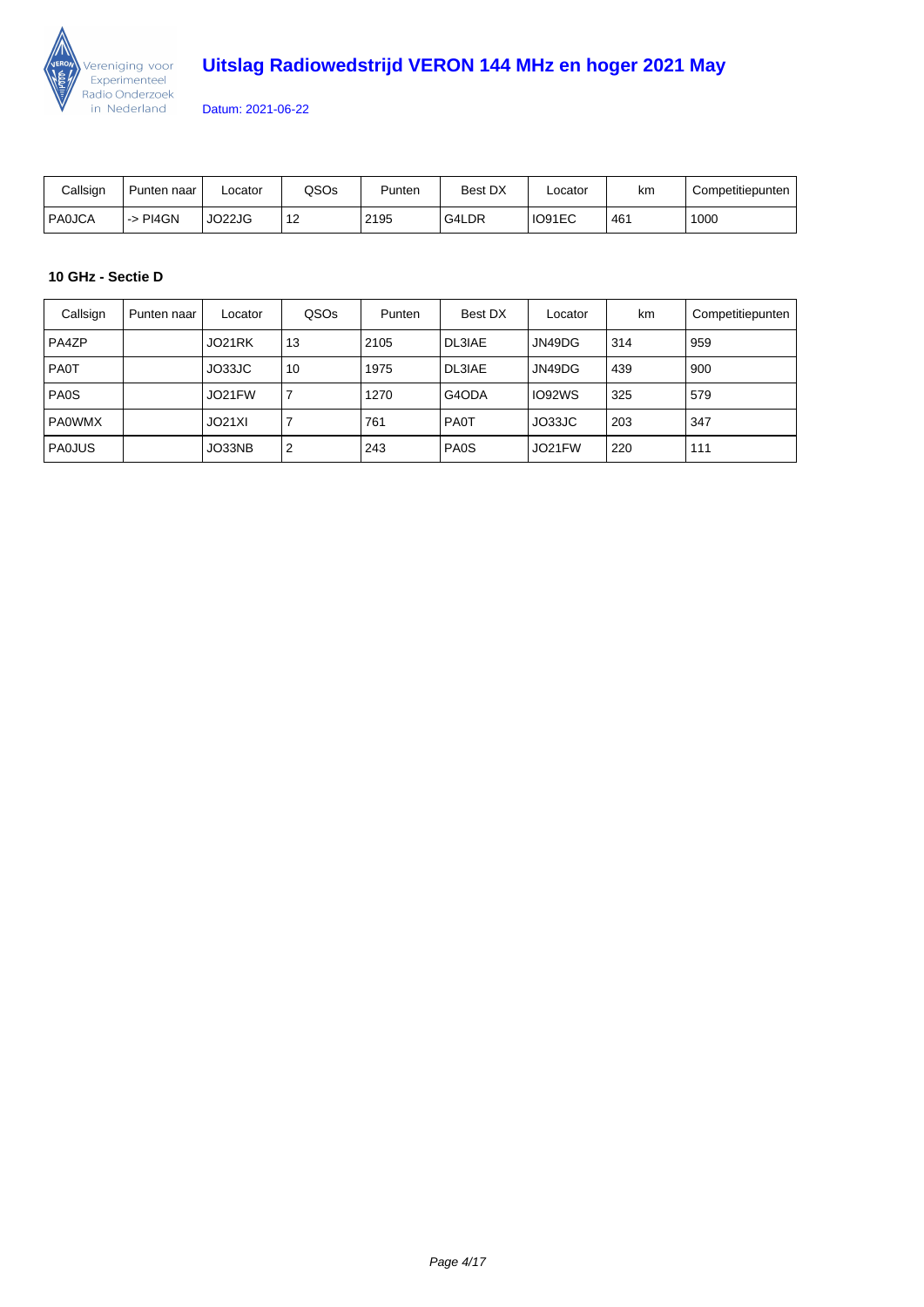

ereniging voor Experimenteel Radio Onderzoek in Nederland



Afstanden band: 144 MHz contest: VERON 144 MHz en hoger 2021 May

Verbindingen band: 144 MHz contest: VERON 144 MHz en hoger 2021 May

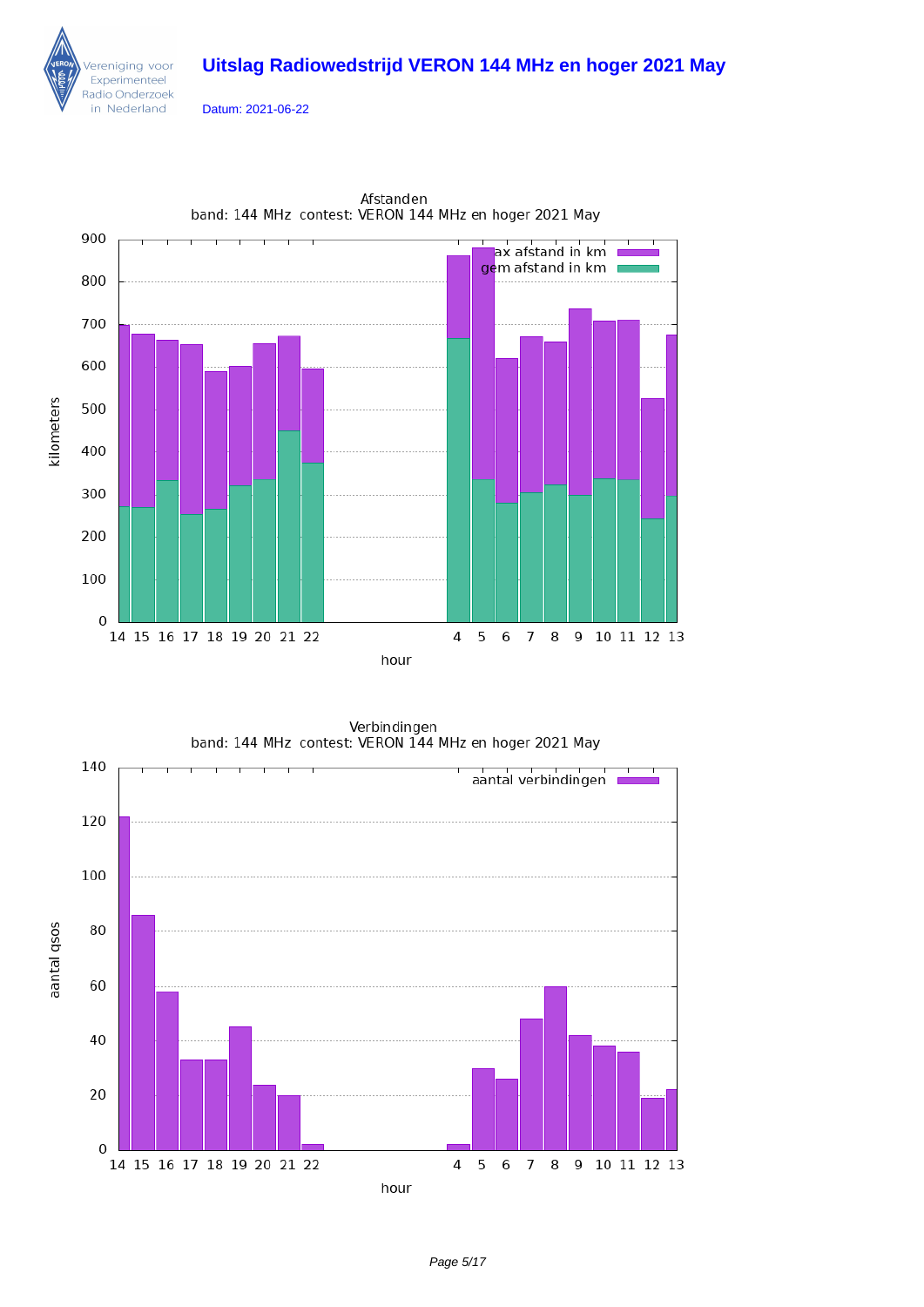

Datum: 2021-06-22



Band: 144 MHz. Alle Verbindingen van de deelnemers op 2021-05-01/02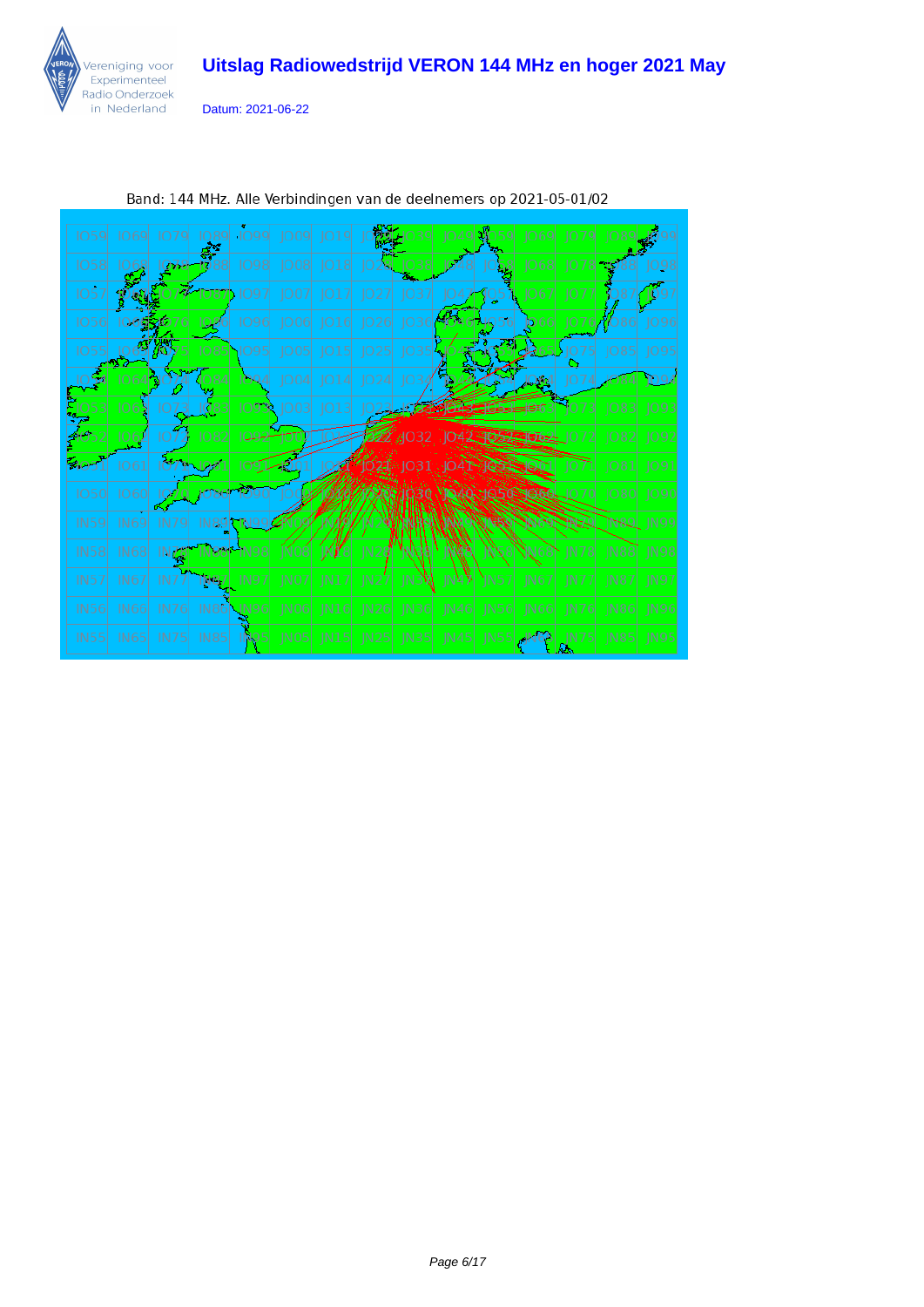

Datum: 2021-06-22



Afstanden band: 432 MHz contest: VERON 144 MHz en hoger 2021 May

Verbindingen<br>band: 432 MHz contest: VERON 144 MHz en hoger 2021 May

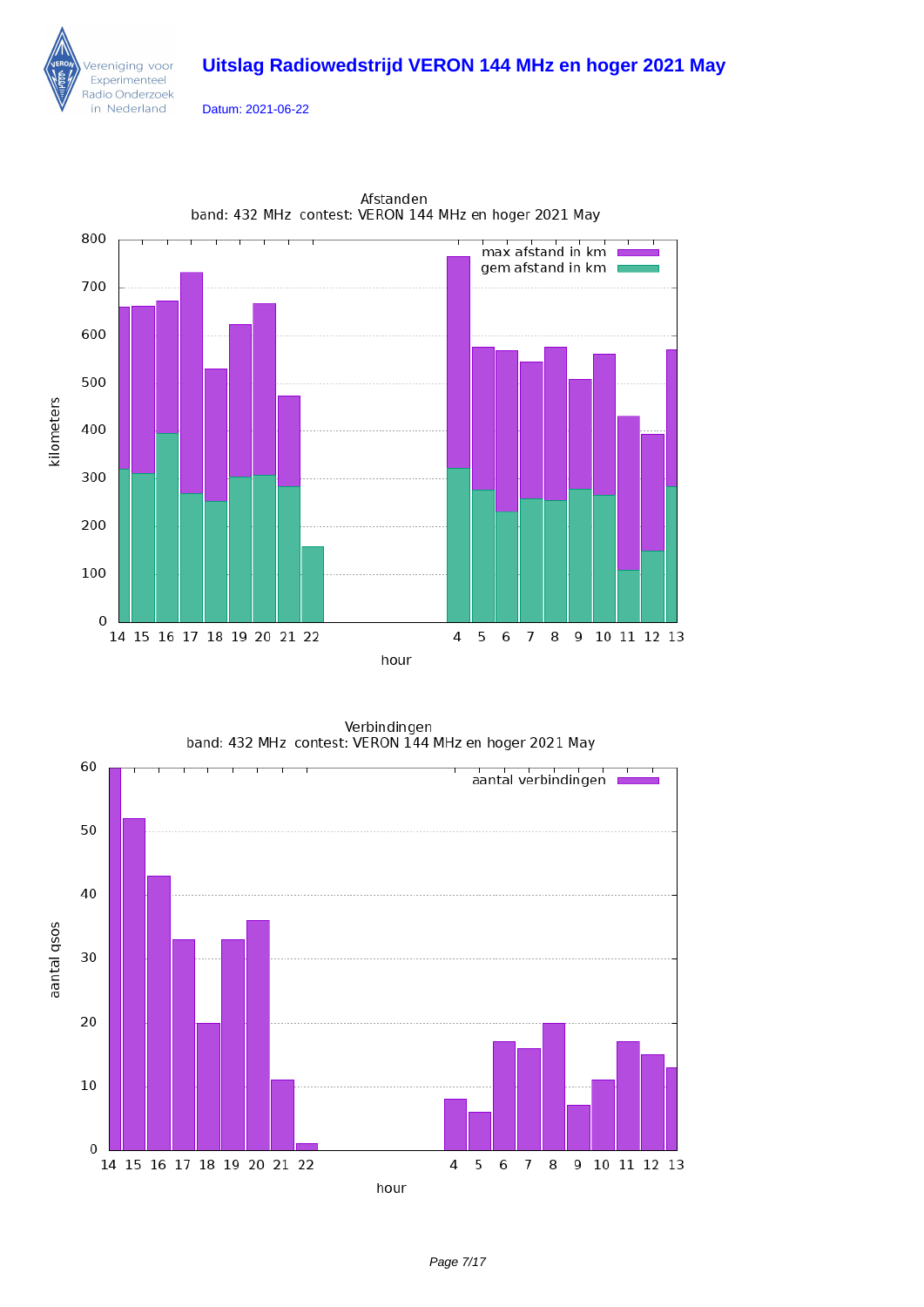

Datum: 2021-06-22

| 1059             | 1069                    | 1079        | 1089<br>学   | $-1099$     | JO09             | JO19  |       |                  | 1049        |                 | 1069        | JO79             |
|------------------|-------------------------|-------------|-------------|-------------|------------------|-------|-------|------------------|-------------|-----------------|-------------|------------------|
| 1058             |                         | Q78         |             | 1098        | JO08             | 018   |       | 1038             |             |                 | 1068        | 1078             |
| 1057             |                         |             | 1087        | 1097        | JO07             | JO 17 | JO27  | 037              |             | 905             | 1067        | 1077             |
| 1056             |                         |             |             | 1096        | 1006             | 016   | JO26  | 036              | 4646        | 56              | 066         | 1076             |
| 1055             |                         |             | 1085        | 095         | JO05             | JO15  | JO25  | JO35             |             |                 |             |                  |
|                  | 1064                    | B) (        | 1084        | 094         | 1004             | ]014  | JO24  | JO34             |             |                 | 10,84       | IO 74            |
| 053              | IO6                     |             |             | <b>NSE</b>  |                  |       |       |                  |             |                 | 1063        | 1073             |
|                  | $\overline{\text{O62}}$ | IО          |             |             |                  |       |       |                  |             | 49.52           | 1062        | 1072             |
| 805.             | 1061                    |             |             |             |                  |       |       |                  |             |                 | 1061        | 1071             |
| <b>1050</b>      | 1060                    |             |             |             |                  |       |       |                  |             |                 |             | 1070             |
| <b>IN59</b>      | <b>IN69</b>             | IN79        | IN89        |             | <b>IND22</b>     | JN/19 | N29   |                  | IN AP       |                 |             | <b>IN79</b>      |
| <b>IN58</b>      | <b>IN68</b>             | N76         |             |             | jN08             | /N18  | JN28  | JN 38            | <b>IN48</b> | <b>IN58</b>     | <b>IN68</b> | $\overline{N78}$ |
| <b>IN57</b>      | <b>IN67</b>             | IN7         | N87         | <b>IN97</b> | INO7             | IN17  | IN27  | <b>IN37</b>      | <b>IN47</b> | IN57            | IN67        | INT              |
| <b>IN56</b>      | IN66                    | <b>IN76</b> | IN86        | JN96        | IN <sub>06</sub> | IN16  | IN26  | IN <sub>36</sub> | <b>IN46</b> | IN56            | <b>IN66</b> | IN76             |
| IN <sub>55</sub> | IN <sub>65</sub>        | <b>IN75</b> | <b>IN85</b> | IN 95.      | INOS             | IN15  | IN 25 | IN35             | JN45        | IN <sub>5</sub> |             | IN 75            |

Band: 432 MHz. Alle Verbindingen van de deelnemers op 2021-05-01/02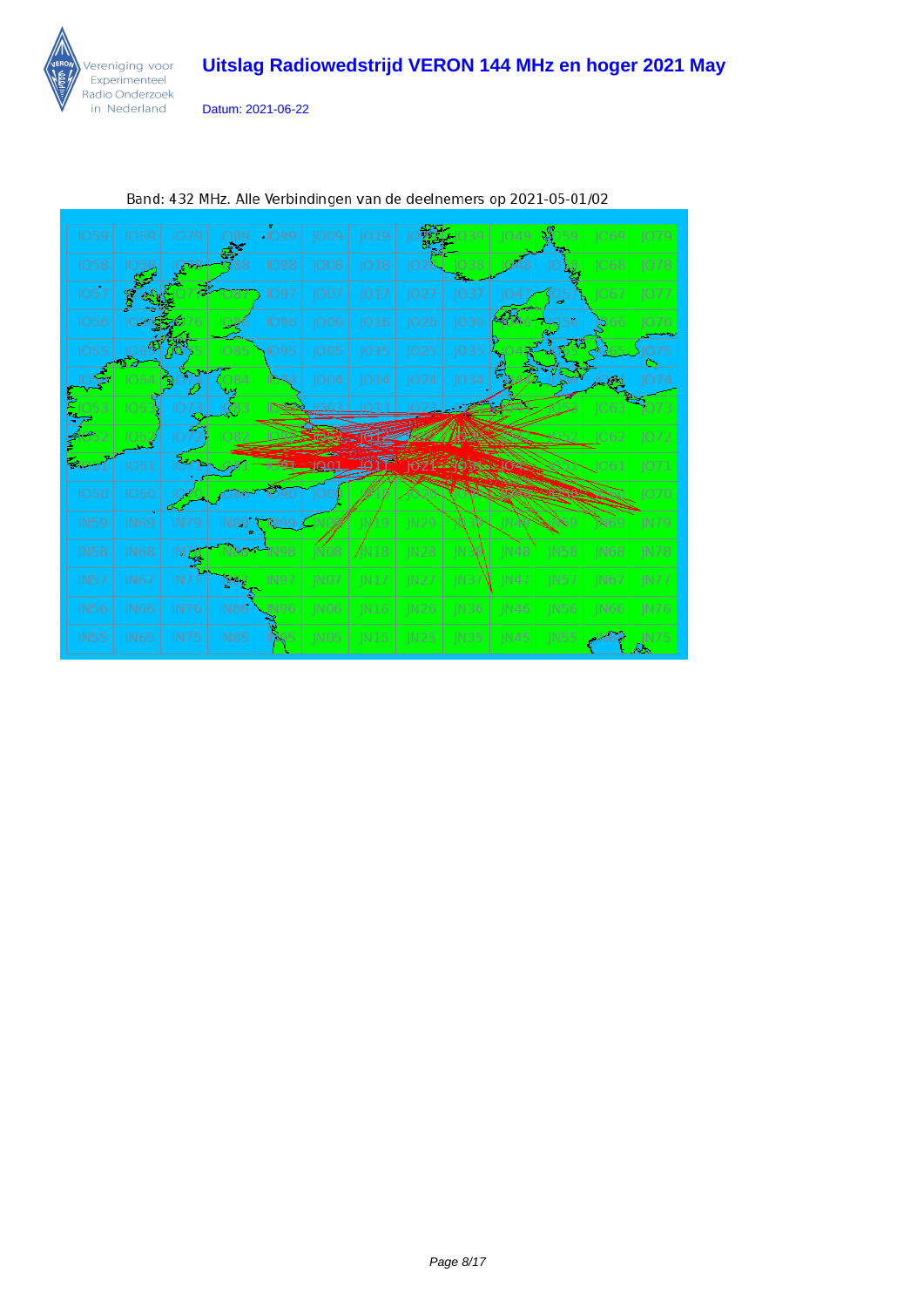Datum: 2021-06-22

ereniging voor Experimenteel Radio Onderzoek in Nederland



Afstanden band: 1.3 GHz contest: VERON 144 MHz en hoger 2021 May

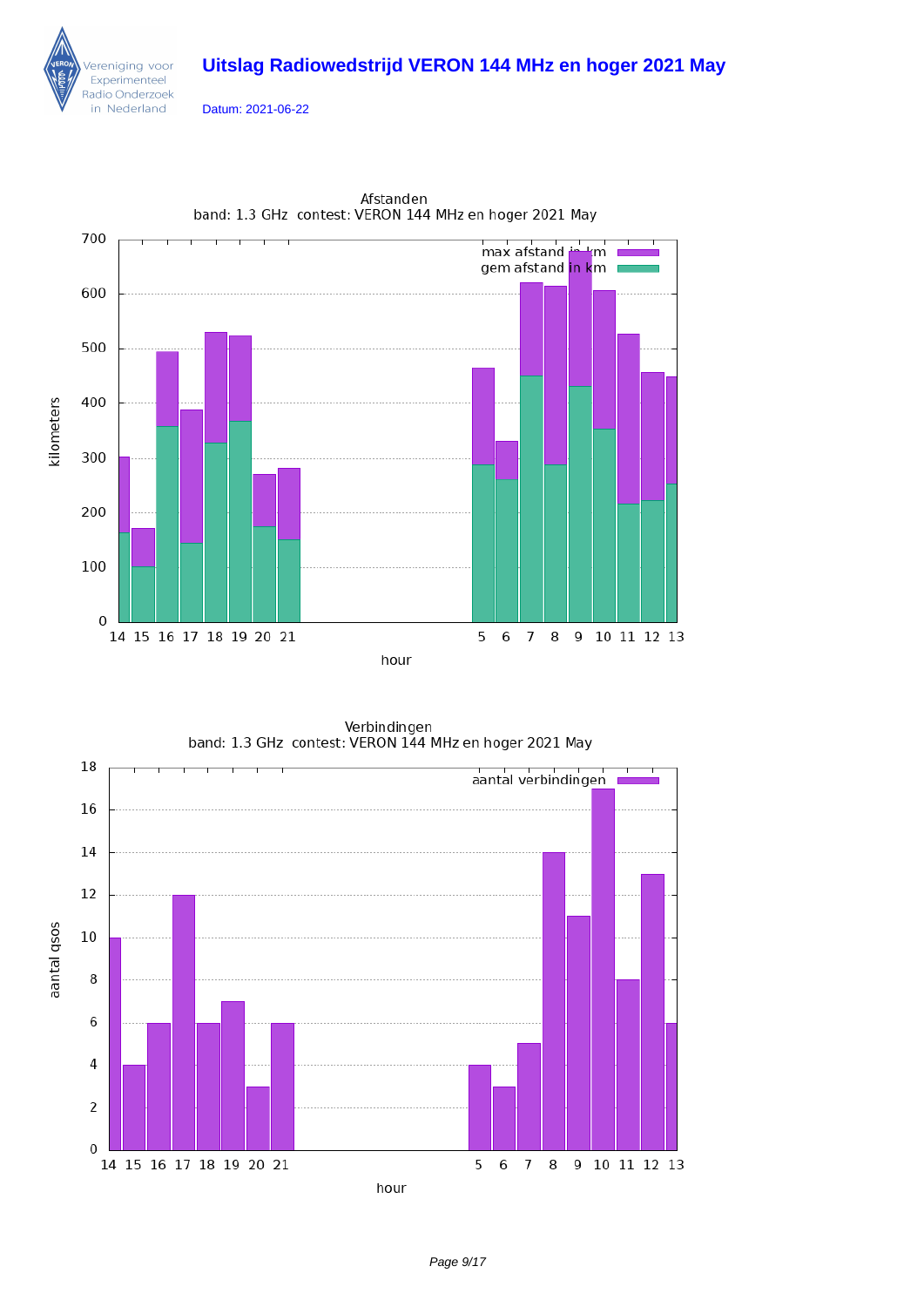

Datum: 2021-06-22

| <b>IO59</b>      | <b>1069</b> | 1079            | 089         | $-1099$ | JO09             | JO19          |             |             | Ю           |             | 1069        | 1079         |
|------------------|-------------|-----------------|-------------|---------|------------------|---------------|-------------|-------------|-------------|-------------|-------------|--------------|
| 1058             |             | Q78             |             | 1098    | 008              | 018           | IO.         | 1038        |             |             | 068         | 1078         |
| <b>1057</b>      |             |                 | 1087        | 1097    | 1007             | JO 17         | JO27        | 037         | 1047        | 105         | 1067        | 1077         |
| <b>1056</b>      |             |                 |             | 1096    | 1006             | 016           | 026         | JO36        |             |             | <b>D</b> 66 | 1076         |
| 1055             |             |                 | 1085        | 095     | JO05             | 015           | JO25        | JO35        |             |             |             |              |
|                  | 1064        | 게               | 1084        | 094     | 1004             | ]014          | 1024        | 1034        |             |             | JO 64       | JO 74        |
| วรว              | 106         |                 | IQ83        | 1093    | 903              | 13<br>Ю       |             |             |             |             | 1063        | 1073         |
|                  | 062         | 10              | 1082        |         |                  |               |             |             |             |             | 1062        | 1072         |
| -405             | 1061        |                 |             |         |                  | <b>SKICES</b> | 8           | И           |             | 1051        | 1061        | 1071         |
| <b>1050</b>      | 1060        |                 |             |         |                  | 1010          |             |             |             |             | 1060        | 1070         |
| <b>IN59</b>      | <b>IN69</b> | IN79            | <b>IN89</b> |         | TN09             | IN            | N29         | JN39        | N149        | 45.9        | IN 69       | IN79         |
| <b>IN58</b>      | <b>IN68</b> | IN 78           |             | 1N 98   | IN <sub>08</sub> | <b>IN18</b>   | <b>IN28</b> | IN38        | IN48        | <b>IN58</b> | 1N68        | $\sqrt{N78}$ |
| <b>IN57</b>      | <b>IN67</b> | IN <sub>7</sub> | N87         | IN 97   | INO7             | IN 17         | IN27        | N37         | IN 47       | IN57        | IN67        | <b>IN77</b>  |
| IN <sub>56</sub> | IN66        | <b>IN76</b>     | IN86        | JN96    | IN <sub>06</sub> | IN16          | <b>IN26</b> | IN36        | <b>IN46</b> | IN56        | IN66        | <b>IN76</b>  |
| <b>IN55</b>      | <b>IN65</b> | <b>IN75</b>     | <b>IN85</b> | IN 95   | IN <sub>05</sub> | IN15          | <b>IN25</b> | <b>IN35</b> | IN45        | IN55        |             | N75          |

Band: 1.3 GHz. Alle Verbindingen van de deelnemers op 2021-05-01/02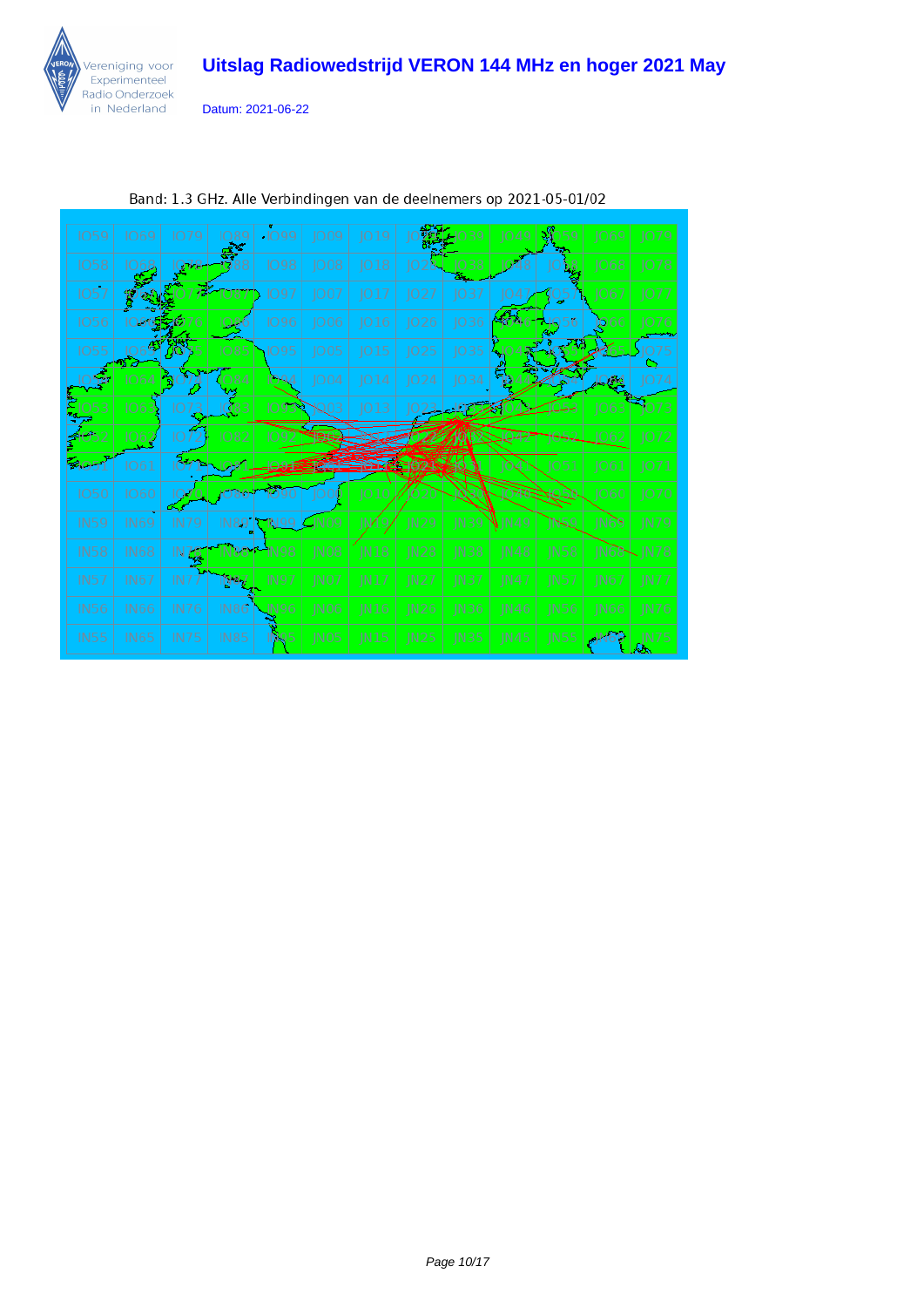Datum: 2021-06-22

ereniging voor Experimenteel Radio Onderzoek in Nederland



Afstanden band: 2.3 GHz contest: VERON 144 MHz en hoger 2021 May

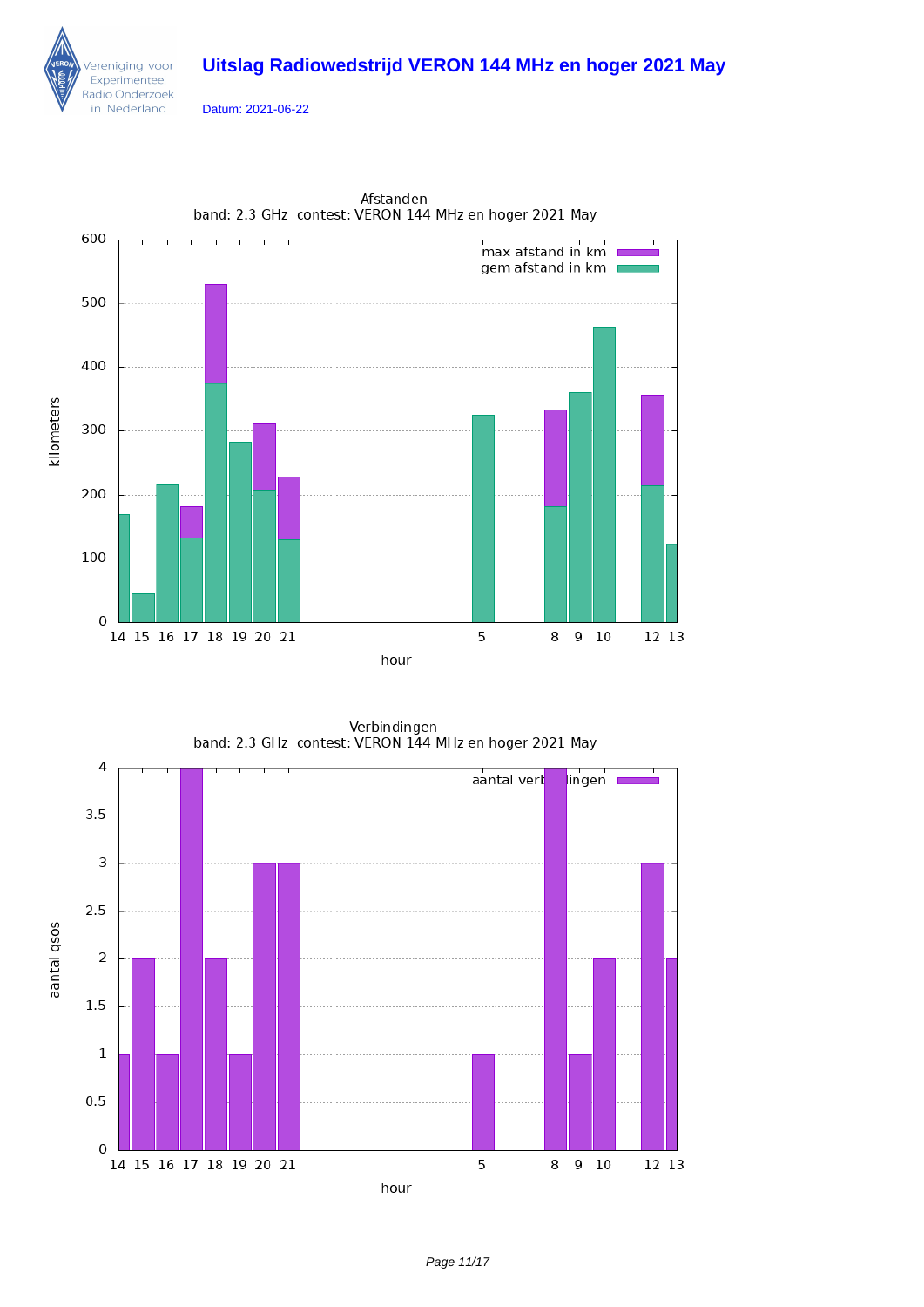

Datum: 2021-06-22

| <b>IO59</b> | <b>IO69</b> | 1079            | 089         | $-1099$     | 1009              | JO19 |                  |                    | 1049        |             | JO69             | 1079        |
|-------------|-------------|-----------------|-------------|-------------|-------------------|------|------------------|--------------------|-------------|-------------|------------------|-------------|
| 1058        |             | <b>UTA</b>      |             | 1098        | 1008              | 018  |                  | $-1038$            |             |             | 1068             | 1078        |
| 1057        |             |                 | 1087        | 1097        | 1007              | 017  | JO27             | 1037               |             |             | 1067             | 1077        |
| 1056        |             |                 |             | 1096        | 1006              | 1016 | 1026             | 036                |             |             | <b>D</b> 66      | 1076        |
| 1055        |             | VO.             | 1085        | 1095        | JO05              | JO15 | JO25             | JO35               |             |             |                  |             |
|             | 1064        | M)              | 084         | 094         | 1004              | JO14 | JO24             | JO34               | <b>SA</b>   |             | 994              | 1074        |
| 053         | 106         |                 | 1083        | 1093        | JO03              | 013  |                  |                    |             | 1053        | $ 063\rangle$    | 1073        |
|             | 1062        | IO.             | 1082        | 1092        |                   | 1012 |                  |                    | 1042        | 1052        | 1062             | 1072        |
|             | 1061        |                 |             |             |                   |      |                  |                    | 1041        | 1051        | 1061             | 1071        |
| <b>IO50</b> | 1060        |                 |             |             |                   | 010  | 1020             | IONO               | 1040        |             | 1060             | 1070        |
| <b>IN59</b> | IN69        | IN79            | IN89   I    | TN 99       | $\mathcal{L}$ NO9 | JN19 | IN <sub>29</sub> | <b>IN39</b>        | IN49        | IN59        | <b>IN69</b>      | <b>IN79</b> |
| <b>IN58</b> | <b>IN68</b> | IN 78           |             | IN 98       | IN <sub>08</sub>  | IN18 | IN28             | $J$ <sub>N38</sub> | <b>IN48</b> | <b>IN58</b> | IN <sub>68</sub> | <b>IN78</b> |
| <b>IN57</b> | IN67        | IN <sub>7</sub> | N87         | IN 97       | IN <sub>07</sub>  | IN17 | IN27             | IN37               | IN47        | IN57        | IN67             | <b>IN77</b> |
| <b>IN56</b> | IN66        | <b>IN76</b>     | <b>IN86</b> | <b>IN96</b> | IN <sub>06</sub>  | N16  | IN26             | IN <sub>36</sub>   | IN46        | <b>IN56</b> | N66              | IN76        |
| <b>IN55</b> | <b>IN65</b> | <b>IN75</b>     | <b>IN85</b> | W. 5        | IN <sub>05</sub>  | IN15 | IN25             | IN35               | IN45        | JN55        |                  | JN75        |

Band: 2.3 GHz. Alle Verbindingen van de deelnemers op 2021-05-01/02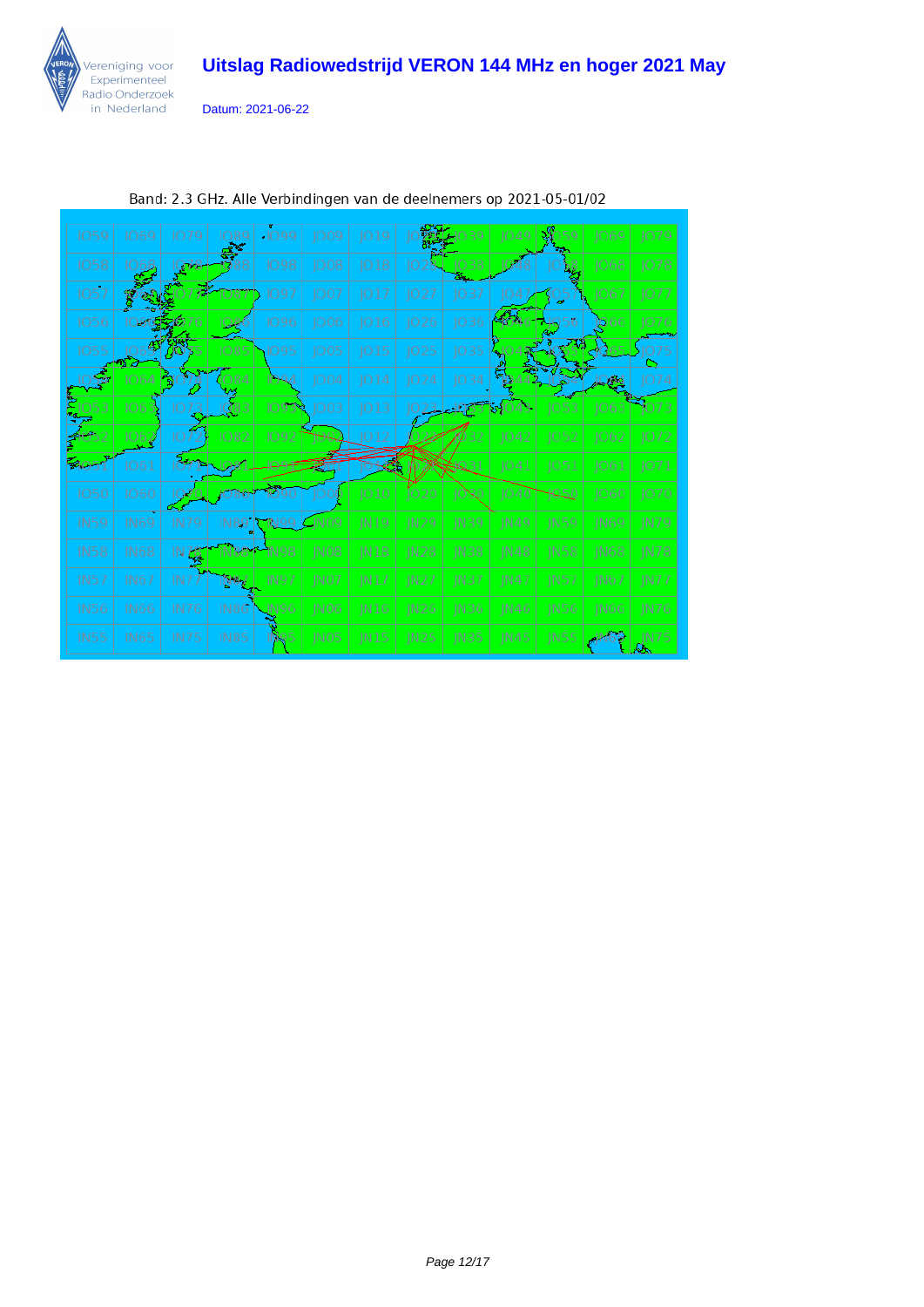

Datum: 2021-06-22



Afstanden band: 3.4 GHz contest: VERON 144 MHz en hoger 2021 May



Verbindingen band: 3.4 GHz contest: VERON 144 MHz en hoger 2021 May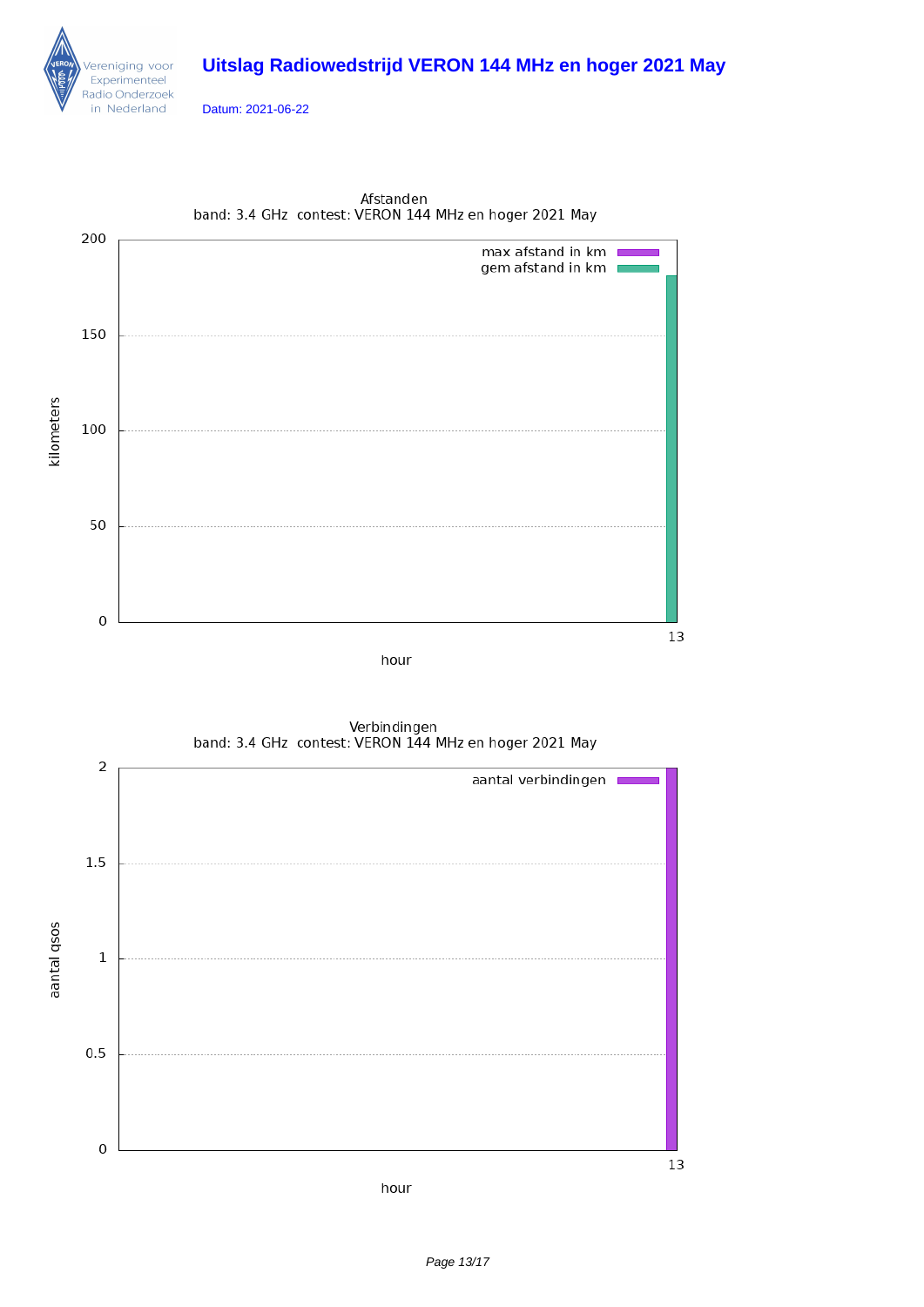

Datum: 2021-06-22

| <b>IO59</b> | <b>IO69</b> | 1079        | 089         | $-1099$ | 1009                         | 019         |             |                  | 1049        |             | 1069        | 1079        |
|-------------|-------------|-------------|-------------|---------|------------------------------|-------------|-------------|------------------|-------------|-------------|-------------|-------------|
| 1058        |             | $\sqrt{16}$ |             | 1098    | 1008                         | 018         |             | 1038             |             |             | 1068        | 1078        |
| 1057        |             |             | 1087        | 1097    | 1007                         | 1017        | 1027        | 1037             |             |             | 1067        | 1077        |
| 1056        |             |             |             | 1096    | 1006                         | 016         | 1026        | 036              |             |             | D66         | 1076        |
| 1055        |             |             | <b>1085</b> | 1095    | JO05                         | 015         | JO25        | 1035             |             |             |             |             |
|             | 1064        | ۱W          | 084         | 094     | 1004                         | 014         | 1024        | IO34             |             |             | 294         | 1074        |
| )53         | 106         |             | 1083        | 1093    | JO03                         | 013         |             |                  | 43<br>RAO   | 1053        | 063         | 1073        |
|             | 062         |             | 1082        | 1092    | IO 01                        | JO12        |             | 1032             | 1042        | 1052        | 1062        | 1072        |
| 1205        | 1061        |             |             | 1091    | $\mathbf{\Phi}$              | 01選         |             | 1031             | 1041        | 1051        | 1061        | 1071        |
| 1050        | 1060        |             |             |         |                              | 010         | 1020        | 1030             | 1040        | 1050        | 1060        | 1070        |
| <b>IN59</b> | <b>IN69</b> | IN79        | IN89        |         | N09                          | <b>IN19</b> | <b>IN29</b> | <b>IN39</b>      | IN 49       | IN59        | IN69        | <b>IN79</b> |
| <b>IN58</b> | <b>IN68</b> | N76         |             | IN 98   | IN <sub>08</sub>             | <b>IN18</b> | IN28        | IN <sub>38</sub> | IN48        | <b>IN58</b> | <b>IN68</b> | <b>IN78</b> |
| <b>IN57</b> | <b>IN67</b> | IN7         | N87         | IN97    | INO7                         | IN17        | IN27        | IN37             | IN47        | IN57        | IN67        | <b>IN77</b> |
| <b>IN56</b> | <b>IN66</b> | IN76        | IN86        | IN 96   | IN <sub>0</sub> <sub>6</sub> | IN16        | IN26        | IN <sub>36</sub> | IN46        | <b>IN56</b> | <b>IN66</b> | <b>IN76</b> |
| <b>IN55</b> | <b>IN65</b> | <b>IN75</b> | <b>IN85</b> | NO 5    | IN05                         | IN15        | <b>IN25</b> | IN35             | <b>IN45</b> | IN55        |             | N75         |

Band: 3.4 GHz. Alle Verbindingen van de deelnemers op 2021-05-01/02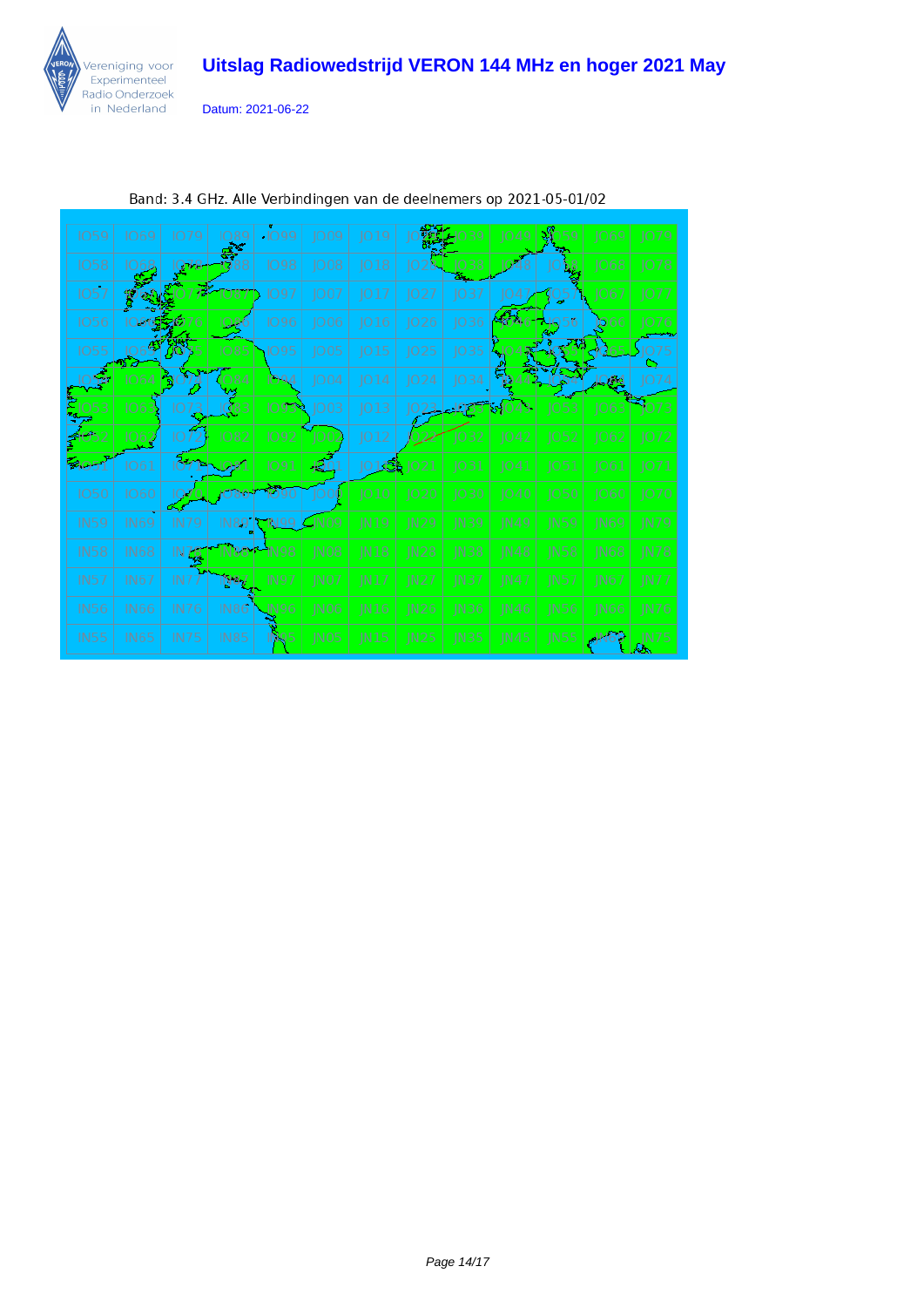Datum: 2021-06-22

ereniging voor Experimenteel Radio Onderzoek in Nederland

 $\overline{0}$ 

14 15 16 17 18

20



Afstanden band: 10 GHz contest: VERON 144 MHz en hoger 2021 May

Verbindingen band: 10 GHz contest: VERON 144 MHz en hoger 2021 May  $\overline{7}$ aantal verbindingen 6 5 aantal qsos  $\overline{\mathcal{L}}$  $\mathfrak{Z}$  $\overline{2}$  $\mathbf 1$ 

hour

Page 15/17

 $78$ 

9 10 11 12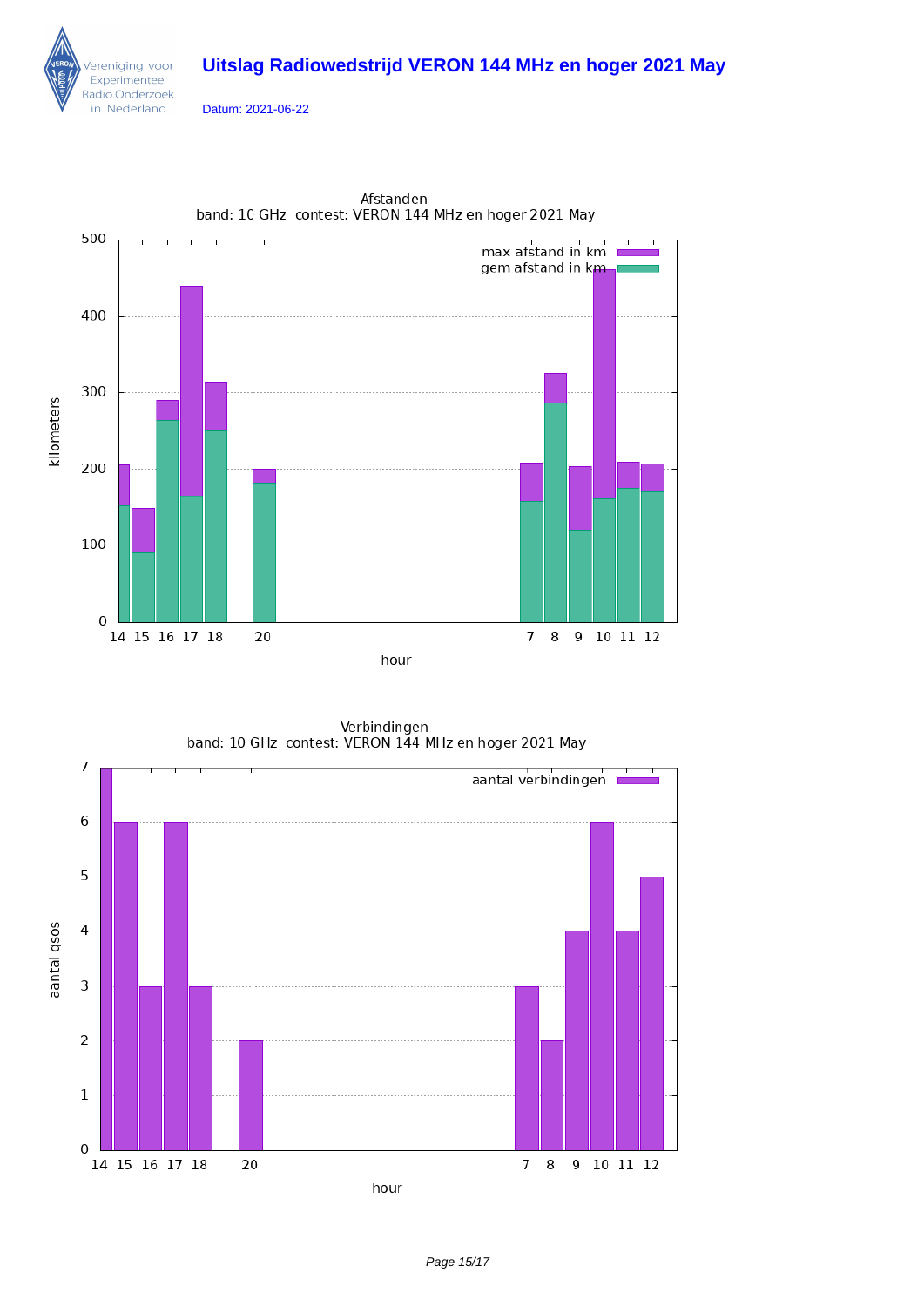

Datum: 2021-06-22

| <b>IO59</b> | 1069        | 1079        | O89         | $-1099$ | 1009             | JO19        |                  | 39          | 1049         |             | 1069        | 1079        |
|-------------|-------------|-------------|-------------|---------|------------------|-------------|------------------|-------------|--------------|-------------|-------------|-------------|
| <b>IO58</b> |             | Q78         |             | 1098    | JO08             | ]018        |                  | 1038        |              |             | 068         | 1078        |
| 1057        |             |             | 1087        | 1097    | 1007             | 017         | JO27             | 1037        |              | JQ5         | 1067        | 1077        |
| 1056        |             |             |             | 1096    | 1006             | 1016        | 026              | JO36        | Striku       |             | D66         | 1076        |
| 1055        |             | ŊΟ          | 1085        | IO 95   | JO05             | JO15        | JO25             | JO35        |              |             |             |             |
|             | 1064        | $\Box$      | 1084        | 094     | 1004             | IO14        | JO24             | IO34        |              |             | 24 م ب      | 074         |
|             |             |             |             | 10939   | 1003             | JO 13       |                  |             | <b>89043</b> | 1053        | 1063        | 1073        |
|             | 1062        | 10          | 1082        | 1092    |                  | 1012        |                  |             | 1042         | 1052        | 1062        | 1072        |
| <b>2053</b> | 1061        |             |             |         |                  | 18          |                  |             | 1041         | 1051        | 1061        | 1071        |
| <b>IO50</b> | 1060        |             |             |         |                  | JO10        | JO 20            |             | 1940         | 1050        | 1060        | 1070        |
| <b>IN59</b> | <b>IN69</b> | <b>IN79</b> | IN89        | TN 99   | N09              | <b>IN19</b> | N29              | IN39        | ), IN49.     | <b>IN59</b> | <b>IN69</b> | <b>IN79</b> |
| <b>IN58</b> | <b>IN68</b> | IN ZB       |             | IN 98   | IN <sub>08</sub> | IN18        | IN28             | N38         | IN48         | <b>IN58</b> | <b>IN68</b> | N78         |
| IN57        | <b>IN67</b> | IN7         | N87         | IN 97   | INO7             | IN17        | IN27             | IN37        | IN 47        | IN57        | IN67        | <b>IN77</b> |
| <b>IN56</b> | <b>IN66</b> | <b>IN76</b> | IN86        | JN96    | 1NO6             | N16         | N <sub>26</sub>  | IN36        | IN46         | IN56        | IN66        | IN76        |
| <b>IN55</b> | IN65        | <b>IN75</b> | <b>IN85</b> | YK 95   | IN <sub>05</sub> | <b>IN15</b> | IN <sub>25</sub> | <b>IN35</b> | IN45         | IN55        |             | IN75        |

Band: 10 GHz. Alle Verbindingen van de deelnemers op 2021-05-01/02